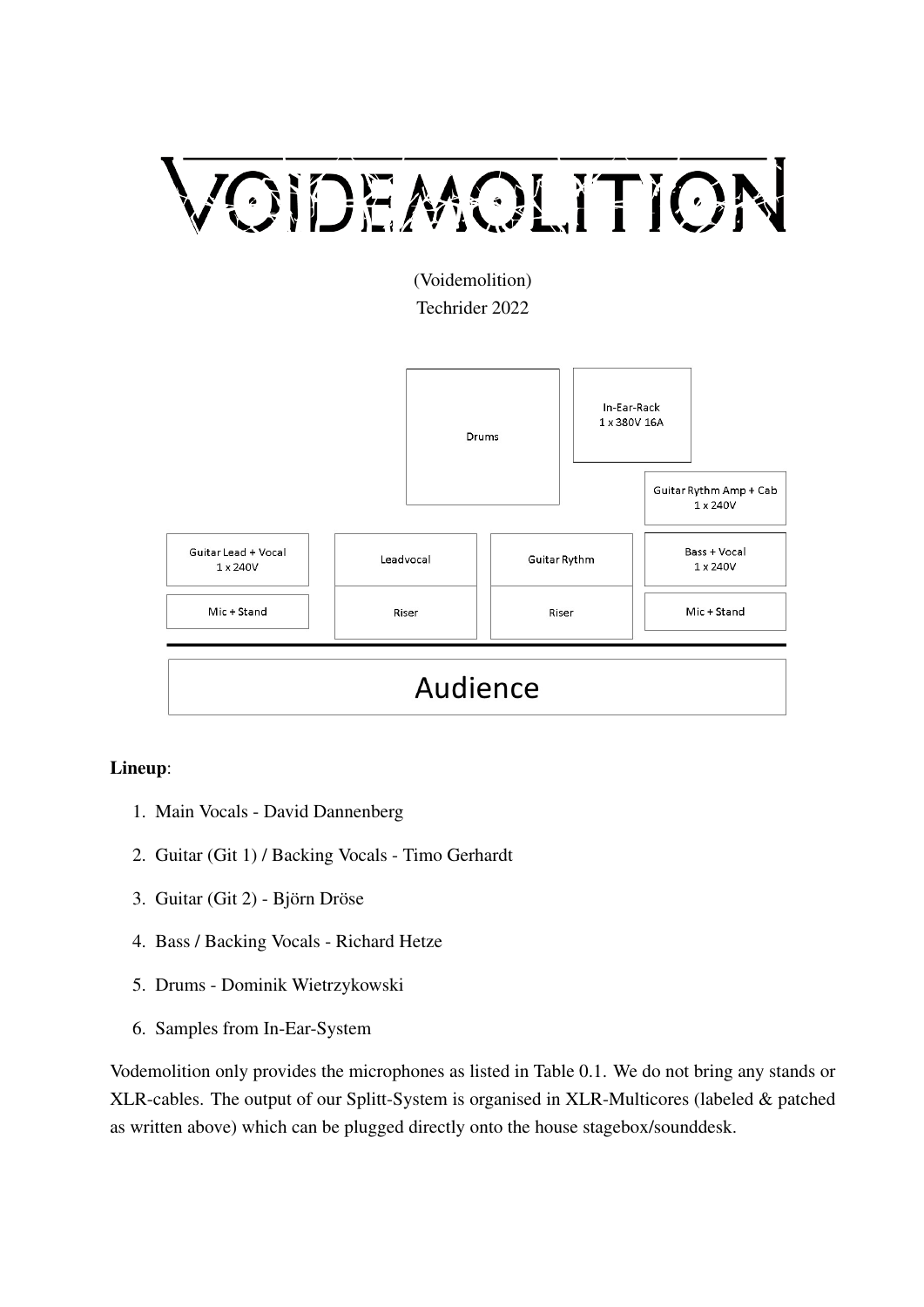<span id="page-1-0"></span>

| <b>Patchlist Voidemolition</b> |                |                             |                          |                          |             |                           |                  |
|--------------------------------|----------------|-----------------------------|--------------------------|--------------------------|-------------|---------------------------|------------------|
| Multicore                      | Ch.            | Instrument                  | Signal Type              | Prefered Mic             | To Splitter | From Inear Rack           | Provided by Band |
| X1                             | $\mathbf{1}$   | Kick                        | Mic                      |                          | $\mathbf X$ | $\boldsymbol{\mathrm{X}}$ |                  |
|                                | $\overline{2}$ | Snare                       | Mic                      |                          | X           | X                         |                  |
|                                | 3              | Hi-Hat                      | Mic                      |                          | $\mathbf X$ | $\mathbf X$               |                  |
|                                | $\overline{4}$ | Tom 1                       | Mic                      |                          | $\mathbf X$ | $\mathbf X$               |                  |
|                                | 5              | Tom 2                       | Mic                      |                          | $\mathbf X$ | $\mathbf X$               |                  |
|                                | 6              | Tom 3                       | Mic                      |                          | $\mathbf X$ | X                         |                  |
|                                | $\tau$         | Overhead L                  | Mic                      |                          | X           | X                         |                  |
|                                | $8\,$          | Overhead R                  | Mic                      |                          | $\mathbf X$ | $\mathbf X$               |                  |
| $\rm X2$                       | 9              | $\overline{\phantom{a}}$    | $\overline{\phantom{a}}$ |                          |             |                           |                  |
|                                | 10             | Guitar 2                    | DI                       |                          |             | $\mathbf X$               | $\mathbf X$      |
|                                | 11             | Guitar 1                    | DI                       |                          |             | $\mathbf X$               | $\mathbf X$      |
|                                | 12             | $\blacksquare$              | $\overline{\phantom{0}}$ | $\overline{\phantom{m}}$ |             |                           |                  |
|                                | 13             | <b>Bass Guitar</b>          | DI                       | $\overline{\phantom{a}}$ |             | $\mathbf X$               | $\mathbf X$      |
|                                | 14             | $\ensuremath{\text{Vox}}$ L | Mic                      |                          | $\mathbf X$ | $\boldsymbol{\mathrm{X}}$ |                  |
|                                | 15             | $\sqrt{\text{Vox} R}$       | Mic                      |                          | $\mathbf X$ | $\mathbf X$               |                  |
|                                | 16             | Vox Main                    | Mic                      |                          |             | $\mathbf X$               | $\mathbf X$      |
|                                | 17             | Sample L                    | DI                       |                          |             | $\mathbf X$               | $\mathbf X$      |
|                                | 18             | Sample R                    | DI                       |                          |             | $\boldsymbol{\mathrm{X}}$ | $\mathbf X$      |

Table 0.1: Patchlist